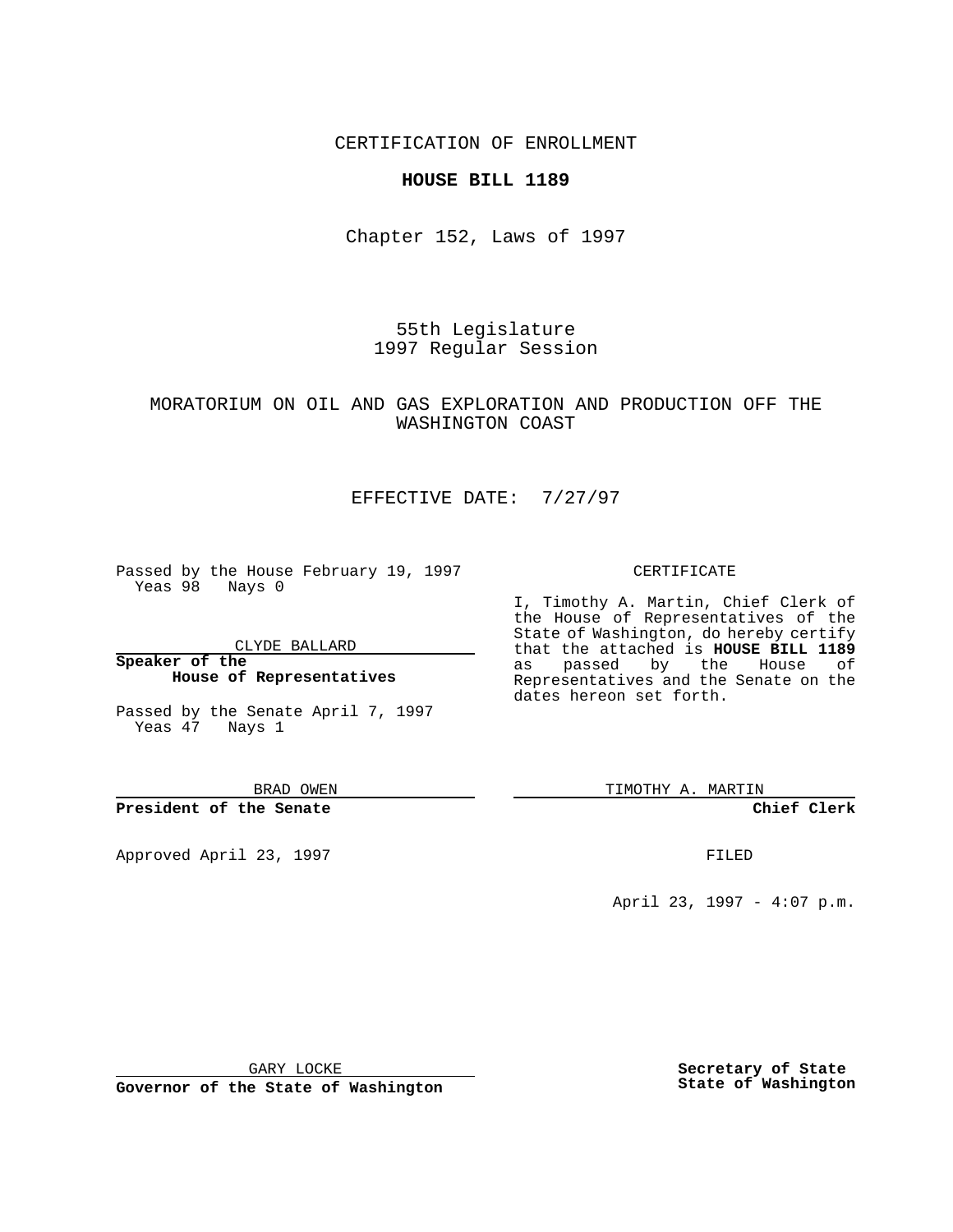## **HOUSE BILL 1189** \_\_\_\_\_\_\_\_\_\_\_\_\_\_\_\_\_\_\_\_\_\_\_\_\_\_\_\_\_\_\_\_\_\_\_\_\_\_\_\_\_\_\_\_\_\_\_

\_\_\_\_\_\_\_\_\_\_\_\_\_\_\_\_\_\_\_\_\_\_\_\_\_\_\_\_\_\_\_\_\_\_\_\_\_\_\_\_\_\_\_\_\_\_\_

Passed Legislature - 1997 Regular Session

#### **State of Washington 55th Legislature 1997 Regular Session**

**By** Representatives K. Schmidt, Chandler, DeBolt, Zellinsky, Buck, McMorris, Mastin, Carlson, Radcliff, Talcott, D. Schmidt, Carrell, Cairnes, Ballasiotes, Huff, Robertson, Hickel, Mitchell, Wolfe, Chopp, Kessler, H. Sommers, Cody, Murray, Doumit, Gardner, Regala, Morris, Wensman, Butler, Hatfield, Fisher, Ogden, Wood, Keiser, Conway, Kenney, Anderson, O'Brien, Cooper, Romero, Poulsen, Mason and Blalock

Read first time 01/16/97. Referred to Committee on Natural Resources.

1 AN ACT Relating to the moratorium on oil and gas exploration and 2 production off the Washington coast; amending RCW 43.143.005 and 3 43.143.010; and repealing RCW 43.143.040.

4 BE IT ENACTED BY THE LEGISLATURE OF THE STATE OF WASHINGTON:

5 **Sec. 1.** RCW 43.143.005 and 1989 1st ex.s. c 2 s 8 are each amended 6 to read as follows:

7 (1) Washington's coastal waters, seabed, and shorelines are among 8 the most valuable and fragile of its natural resources.

 (2) Ocean and marine-based industries and activities, such as fishing, aquaculture, tourism, and marine transportation have played a major role in the history of the state and will continue to be 12 important in the future. ((Other industries and activities, such as those based on the development and extraction of minerals and other nonrenewable resources, can provide social and economic benefits as  $15$  well.)

16 (3) Washington's coastal waters, seabed, and shorelines are faced 17 with conflicting use demands. Some uses may pose unacceptable 18 environmental or social risks at certain times.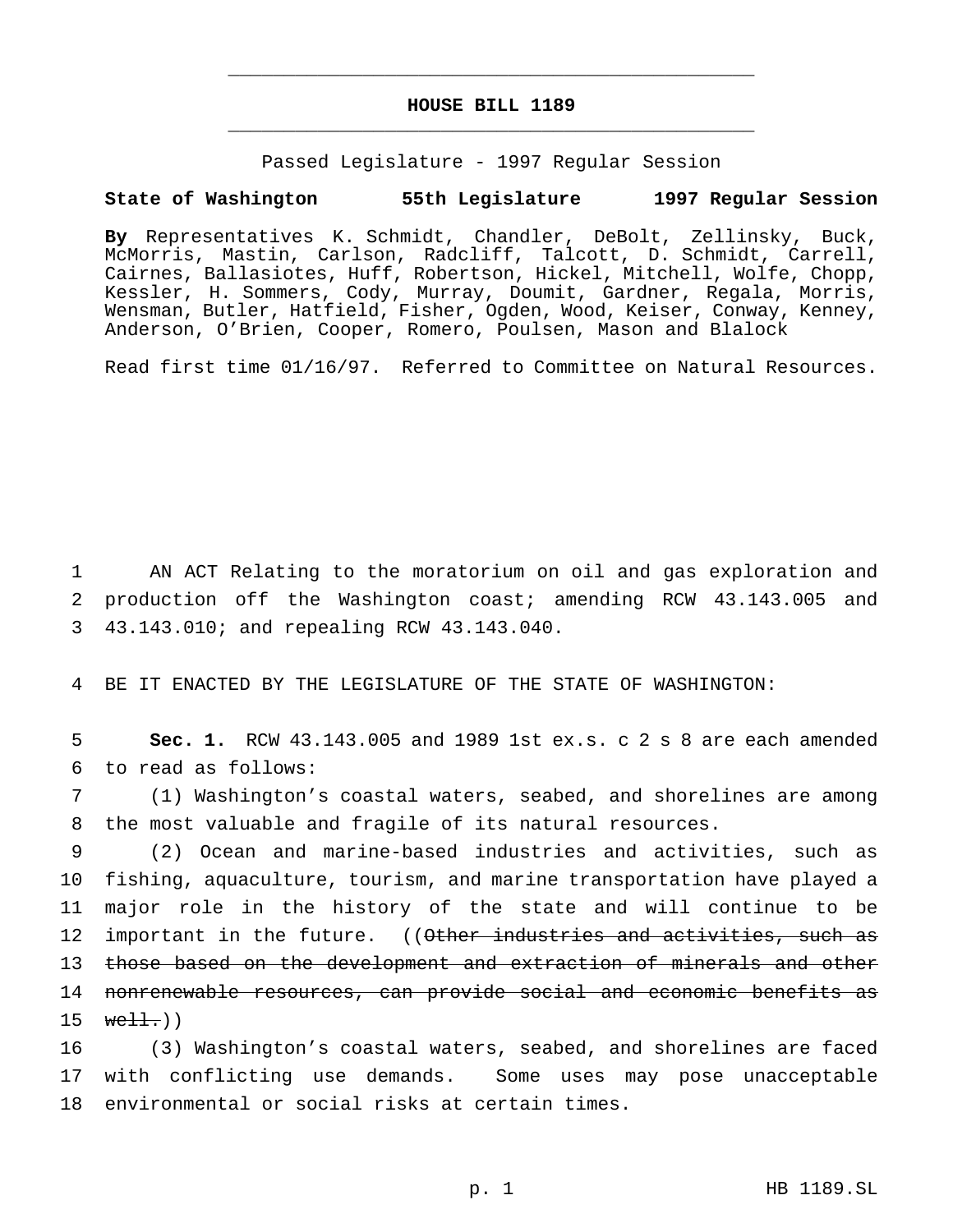(4) ((At present, there is not enough information available to 2 adequately assess the potential adverse effects of oil and gas exploration and production off Washington's coast.

  $(5)$ )) The state of Washington has primary jurisdiction over the management of coastal and ocean natural resources within three miles of its coastline. From three miles seaward to the boundary of the two hundred mile exclusive economic zone, the United States federal government has primary jurisdiction. Since protection, conservation, and development of the natural resources in the exclusive economic zone directly affect Washington's economy and environment, the state has an inherent interest in how these resources are managed.

 **Sec. 2.** RCW 43.143.010 and 1995 c 339 s 1 are each amended to read as follows:

 (1) The purpose of this chapter is to articulate policies and establish guidelines for the exercise of state and local management authority over Washington's coastal waters, seabed, and shorelines.

 (2) There shall be no leasing of Washington's tidal or submerged lands extending from mean high tide seaward three miles along the Washington coast from Cape Flattery south to Cape Disappointment, nor in Grays Harbor, Willapa Bay, and the Columbia river downstream from the Longview bridge, for purposes of oil or gas exploration, 22 development, or production ((until at least July 1, 2000. During the 2000 legislative session, the legislature shall determine whether the 24 moratorium on leasing should be extended past July 1, 2000. This determination shall be based on the information available at that time, 26 including the analysis described in RCW 43.143.040. If the legislature 27 does not extend the moratorium on leasing, the moratorium will end on 28 July 1, 2000. At any time that oil or gas leasing, exploration, and development are allowed to occur, these activities shall be required to meet or exceed the standards and criteria contained in RCW  $31 \quad 43.143.030)$ .

 (3) When conflicts arise among uses and activities, priority shall be given to resource uses and activities that will not adversely impact renewable resources over uses which are likely to have an adverse impact on renewable resources.

 (4) It is the policy of the state of Washington to actively encourage the conservation of liquid fossil fuels, and to explore available methods of encouraging such conservation.